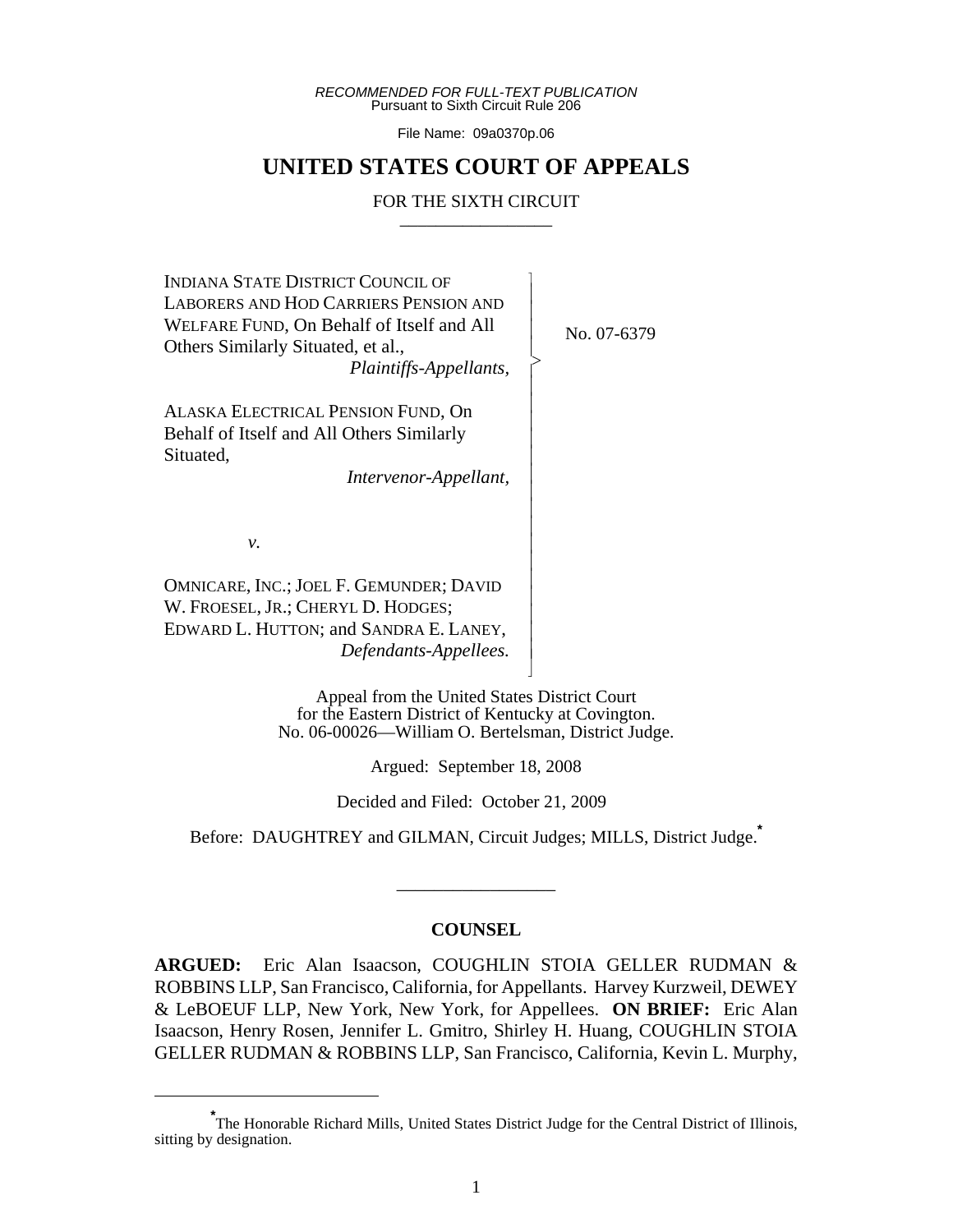GRAYDON HEAD & RITCHEY, LLP, Fort Mitchell, Kentucky, for Appellants. Harvey Kurzweil, William T. Conway III, Richard W. Reinthaler, James P. Smith III, DEWEY & LeBOEUF LLP, New York, New York, John E. Schreiber, DEWEY & LeBOEUF LLP, Los Angeles, California, Douglas R. Dennis, Stephen M. Gracey, FROST BROWN TODD LLC, Cincinnati, Ohio, William T. Robinson III, FROST BROWN TODD LLC, Florence, Kentucky, for Appellees.

# **OPINION \_\_\_\_\_\_\_\_\_\_\_\_\_\_\_\_\_**

**\_\_\_\_\_\_\_\_\_\_\_\_\_\_\_\_\_**

MILLS, District Judge. Seizing on a few vague statements from management, the plaintiffs try to turn bad corporate news into a securities class action.

Because the Private Securities Litigation Reform Act ("PSLRA") forbids such alchemy, we generally affirm the district court's dismissal, although we reverse its disposition regarding the claims brought under the Securities Act of 1933, 15 U.S.C. § 77k.

#### **I. BACKGROUND**

## **A. General Information**

Defendant Omnicare, Inc. is the nation's largest provider of pharmaceutical care for the elderly, handling medication distribution for nearly 1.5 million patients across most states and in Canada. Reflecting the size of its operations, Omnicare's pharmacy services generated \$5.3 billion in net sales in 2005 alone.**<sup>1</sup>**

The plaintiff class (Plaintiffs) consists of Omnicare investors who purchased securities between August 3, 2005, and July 27, 2006. The Laborers Council was selected as lead plaintiff under the PSLRA. *See* § 21D(a)(3)(B), 15 U.S.C. § 78u-4(a)(3)(B). It purchased Omnicare securities throughout December 2005 and January 2006, and sold all of them at the end of January 2006.

**<sup>1</sup>** Technically, Omnicare is comprised of two business segments: Pharmacy Services and Contract Research Organization Services. But this detail may largely be ignored since 97% of Omnicare's revenue comes from Pharmacy Services.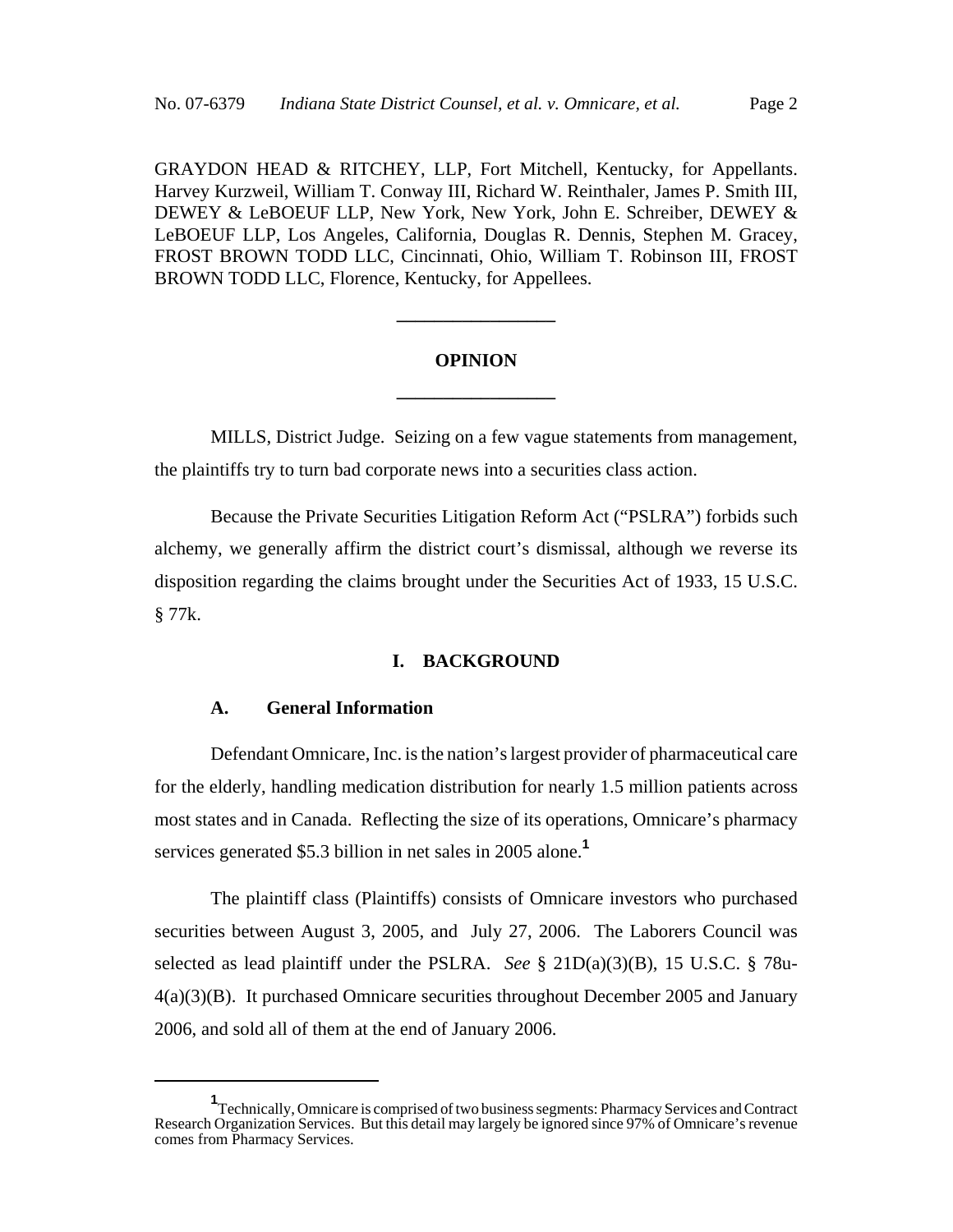Also implicated in this case are several individual defendants. Three of these defendants are officers of Omnicare: CEO, President, and Director Joel Gemunder, CFO and Senior Vice President David Froesel, and Secretary and Senior Vice President Cheryl Hodges. The remaining individual defendants are board members: Chairman Edward Hutton and Director Sandra Laney.

Plaintiffs allege that the defendants committed fraud in violation of § 10(b) of the Securities and Exchange Act of 1934, 15 U.S.C. § 78j, as well as Rule 10b-5, 17 C.F.R. 240.10b-5. Plaintiffs also allege liability for Gemunder, Froesel, and Hodges under § 20(a), 15 U.S.C. § 78t(a), and liability for all defendants under § 11 of the Securities Act of 1933 ("SA"), 15 U.S.C. § 77k.

The parties pull four sets of § 10(b) fraud claims out of Plaintiffs' sprawling and repetitive First Amended Consolidated Complaint. Briefly, these claims concern misleading statements or omissions relating to: (1) Medicare Part D preparedness, (2) a contract dispute with United Health Group (UHG), (3) violations of Generally Accepted Accounting Principles (GAAP), and (4) the legality of Omnicare's alleged drug recycling program and drug substitution program. The claim under § 11 also relates to the alleged GAAP violations. We summarize each set of claims in turn.

## **B. Medicare Part D Preparedness**

In 2003, the Medicare Prescription Drug, Improvement and Modernization Act created Medicare Part D, a voluntary prescription drug benefit program for seniors. Under this program, private entities (typically insurance providers) contract with the Centers for Medicare and Medicaid Services ("CMS"), a division of the Department of Health, to offer approved prescription drug plans ("PDP"). Pharmacies such as Omnicare contract with the PDP providers to supply the enrollees with the required prescription drugs. The PDP providers are compensated through a combination of enrollee premiums and reimbursement for the drugs provided (at an 8% mark up) from the CMS.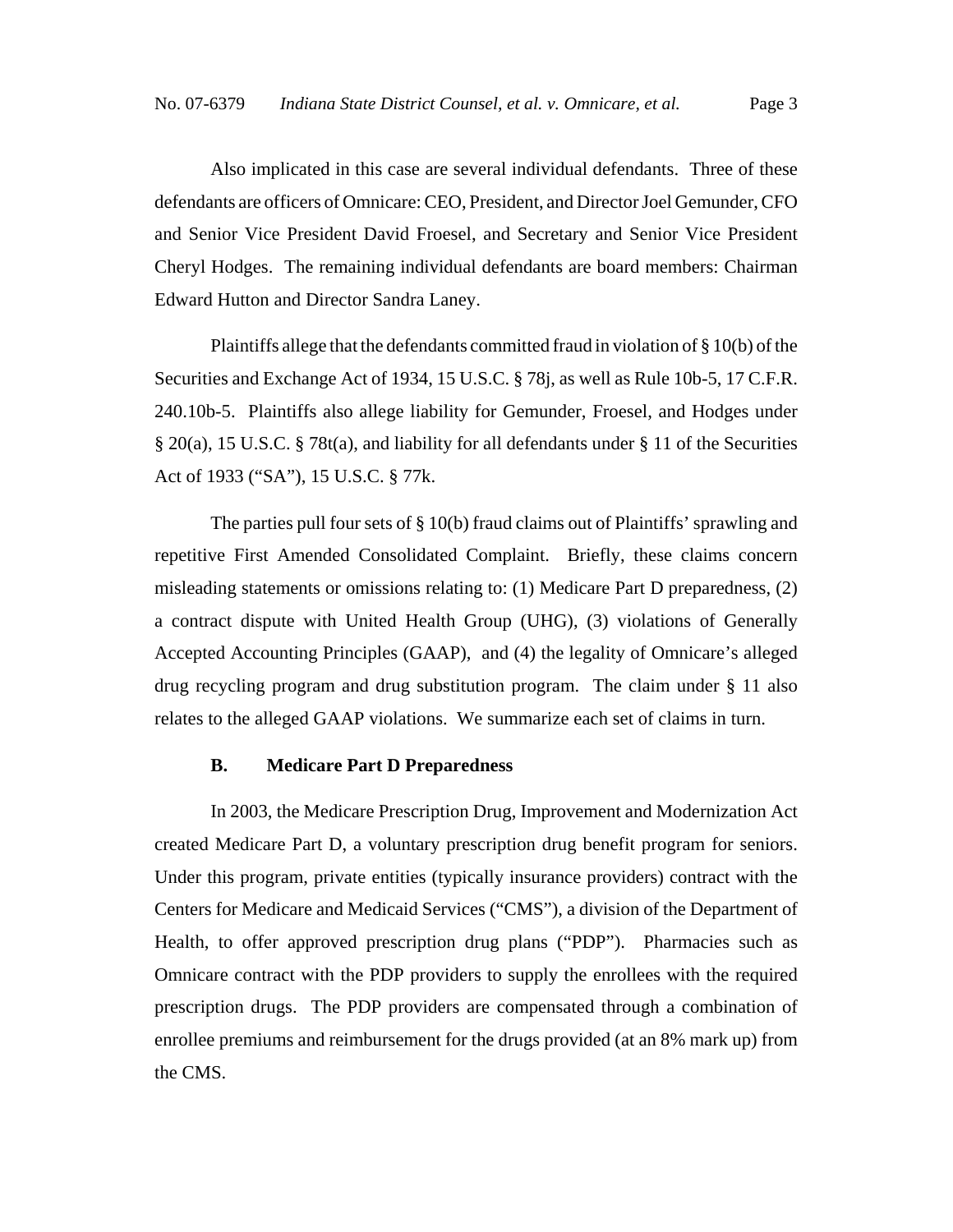In late 2005, Omnicare was preparing for the industry's transition to Medicare Part D on January 1, 2006. Plaintiffs aver that Omnicare, on two separate dates, misled the public about its readiness for this transition on several occasions.

First, in an August 3, 2005, press release, Gemunder stated:

There are still many specifics yet to be determined through subregulatory guidance by CMS, as well as the approval of specific PDPs by CMS. . . . All things considered, we see nothing materially adverse about the regulations at this time and believe we are well-positioned to add value under the new Medicare Part D benefit. We will monitor developments and continue to ready our company as the year progresses.

During a conference call on the same day, Gemunder elaborated:

We have been extremely busy in the last couple of months, working with potential PDP's to familiarize them about the specialized services required and the nuances of providing pharmacy services to long-term care residents and negotiating agreements for our participation in their pharmacy networks to serve the long-term care market. . . . [W]e're pretty confident that we're not going to be hurt by moving into the Part D structure, vis-a-vis where we are now.

Second, Plaintiffs allege that Gemunder made further misleading statements on

November 2, 2005. In a press release, Gemunder stated:

"We remain highly focused on the upcoming implementation of the Medicare Drug Benefit. While bringing about sweeping change in our industry, we believe we are well-positioned to add value under the new Medicare Part D benefit. . . . As the enrollment process begins, we are busy educating our long-term care facility clients and their residents on the availability and implementation of the new drug benefit  $\dots$ ."

Gemunder reiterated these points in a conference call that same day:

"So we have been focused this quarter on training and on educating our employees, and seeing to the operational issues, related to the implementation of the new drug benefit. And with the enrollment period beginning November 15th, we have also been heavily been [sic] engaged in educating our long-term care facility clients and their residents, on the availability of the new benefit, as well as working with them on the implementation process . . . ."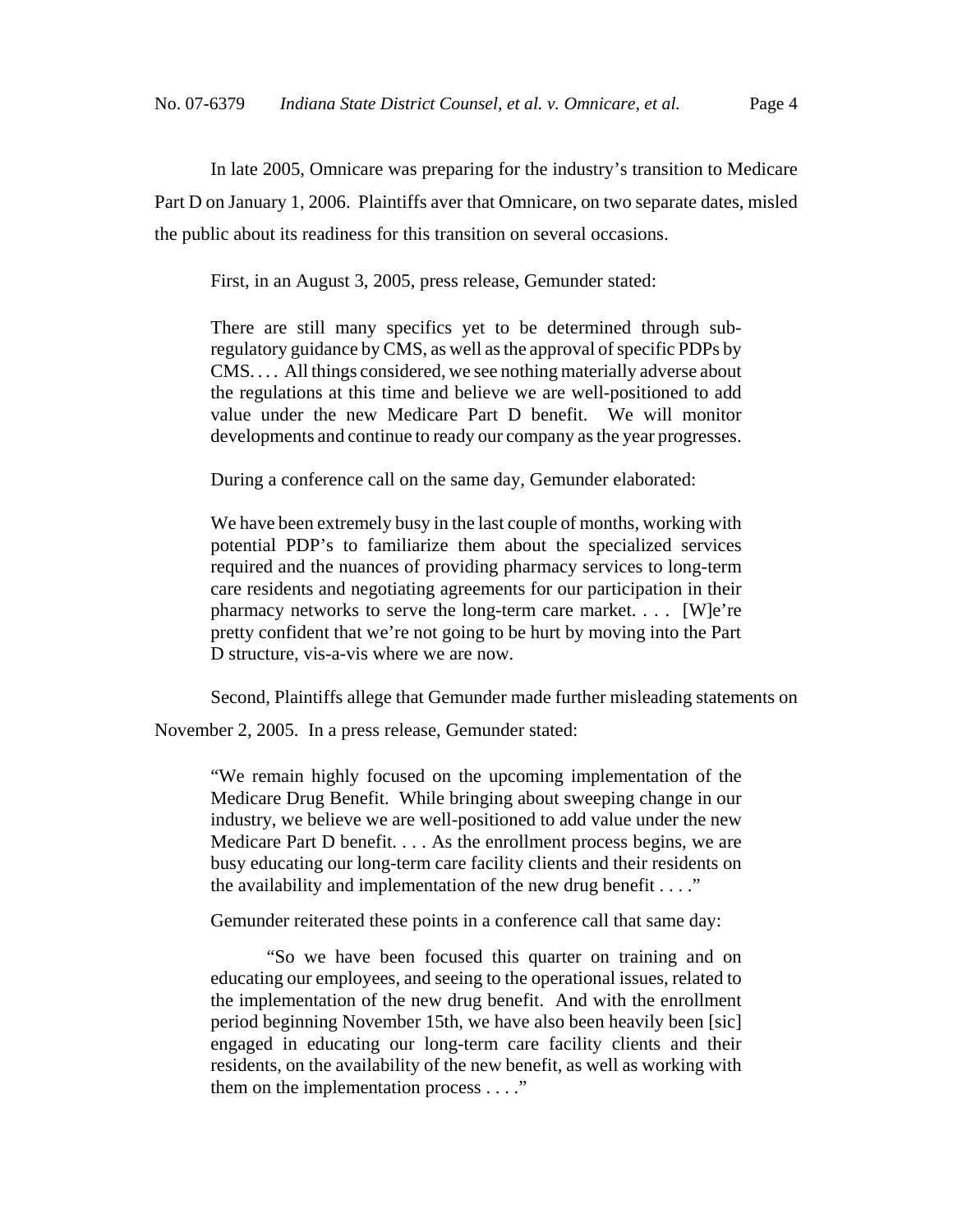Plaintiffs complain that these statements, and others, were misleading because Omnicare failed to sufficiently monitor developments (including performance of a crosscheck of their databases against a national database) and neglected to properly educate the drug-plan suppliers on pharmacy care practices. The result was a rocky transition to Part D, costing approximately \$9.8 million in overtime and related expenses.

# **C. UHG Contract Dispute**

Next, Plaintiffs assert that Omnicare's positive earnings growth predictions were misleading in light of an undisclosed contract dispute with UHG, a major PDP sponsor. On February 23, 2006, Gemunder commented on the fourth-quarter 2005 results by stating that "as we enter our 25th year as a public company, Omnicare's revenue and earnings growth outlook remains positive given our strong underlying fundamentals and our proven growth strategy." In an April 27, 2006, statement regarding Omnicare's first quarter 2006 results, Gemunder repeated that "Omnicare's revenue and earnings growth outlook remains positive given our strong underlying fundamentals and our proven growth strategy."

Plaintiffs argue that these statements were false and misleading because Gemunder did not disclose a developing dispute with UHG. UHG, a drug-plan supplier responsible for about a third of Omnicare's Part D business, had recently completed a merger with PacifiCare Health Services, Inc. PacifiCare also had a contract with Omnicare, but it was less profitable. Some time in February 2006, UHG informed Omnicare that, as a result of the merger, it would be withdrawing from its original contract and switching to the less favorable PacifiCare agreement. This change reduced Omnicare's profits for the second quarter of 2006.**<sup>2</sup>**

Plaintiffs claim that Gemunder's growth predictions were misleading absent a disclosure of this development. The contract dispute was not revealed until May 18,

<sup>&</sup>lt;sup>2</sup> At one point, the complaint states that Omnicare's profits dropped 51%. However, the complaint also quotes a document putting Omnicare's *total* profit decline was at 51% for the quarter. This translated into \$30.4 million or 25 cents per share. The complaint goes on to quote the document's conclusion that the loss attributable to UHG's contract switch was \$18.3 million or 9 cents per share.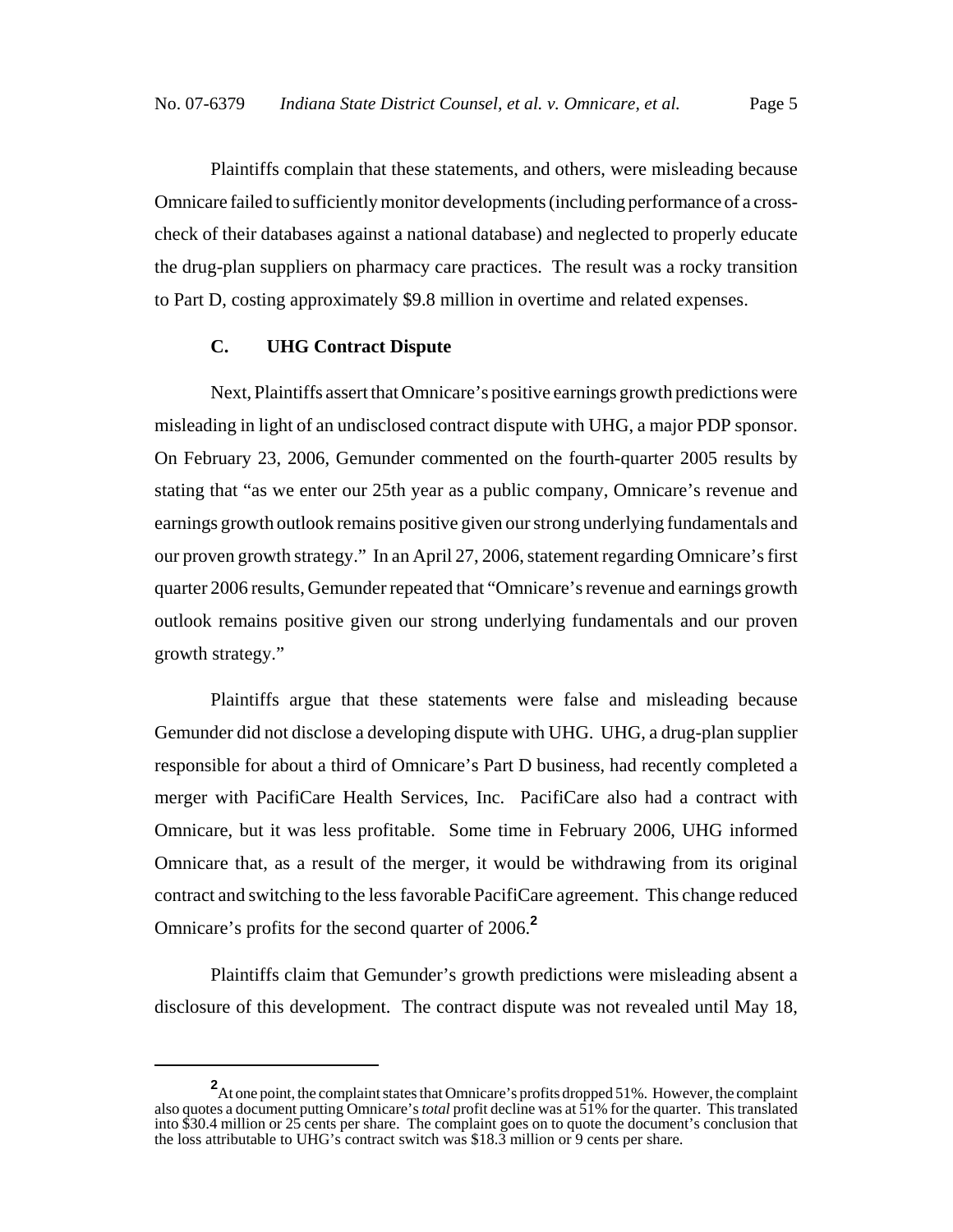2006, when Omnicare filed suit against UHG.**<sup>3</sup>** In response to the filing, Omnicare's stock dropped from \$54.98 to \$50.57.

## **D. GAAP Violations**

From the second quarter of 2005, to the first quarter of 2006, Omnicare reported large, sometimes record, revenues. Commenting on the second quarter revenues, Gemunder stated that "[o]ur sales once again hit record highs, and our operating margins improved on a sequential basis, reflecting the growing benefits of our cost reduction and productivity enhancement initiatives." Hodges added that revenue per patient was up over prior years. Similar sentiments were expressed in relation to later quarters and filings certified by Gemunder and Froesel also reflected this revenue growth.

Plaintiffs allege that these statements were misleading because Omnicare's revenue numbers for 2005 and early 2006 were inflated by non-compliance with GAAP. They allege: (1) improper revenue recognition, (2) overvaluation and improper recognition of receivables, (3) overvaluation of inventories, and (4) the failure to establish, in a timely manner, litigation settlement reserves with respect to several government investigations (discussed below).

## **E. False Assurances of Legal Compliance**

Finally, Plaintiffs accuse Omnicare of falsely claiming that the company complied with the law when it was involved in two illegal practices: improper drug recycling and improper drug substitution. As to the former allegations, Plaintiffs say that Omnicare was repackaging and reshipping drugs with varying expiration dates, including some expired drugs. The latter allegation relates to a scheme to replace cheaper doses of certain medicines with more expensive doses (*e.g.*, capsules for tablets) in order to increase revenue.**<sup>4</sup>**

**<sup>3</sup>** A district court later granted UHG's summary judgment motion on these claims. *Omnicare, Inc. v. UnitedHealth Group, Inc.*, 594 F. Supp. 2d 945 (N.D. Ill. 2009).

**<sup>4</sup>** Passing references are also made to a scheme to replace generic drugs with brand-name ones. It is unclear where this alleged scheme fits into the Plaintiffs' claims.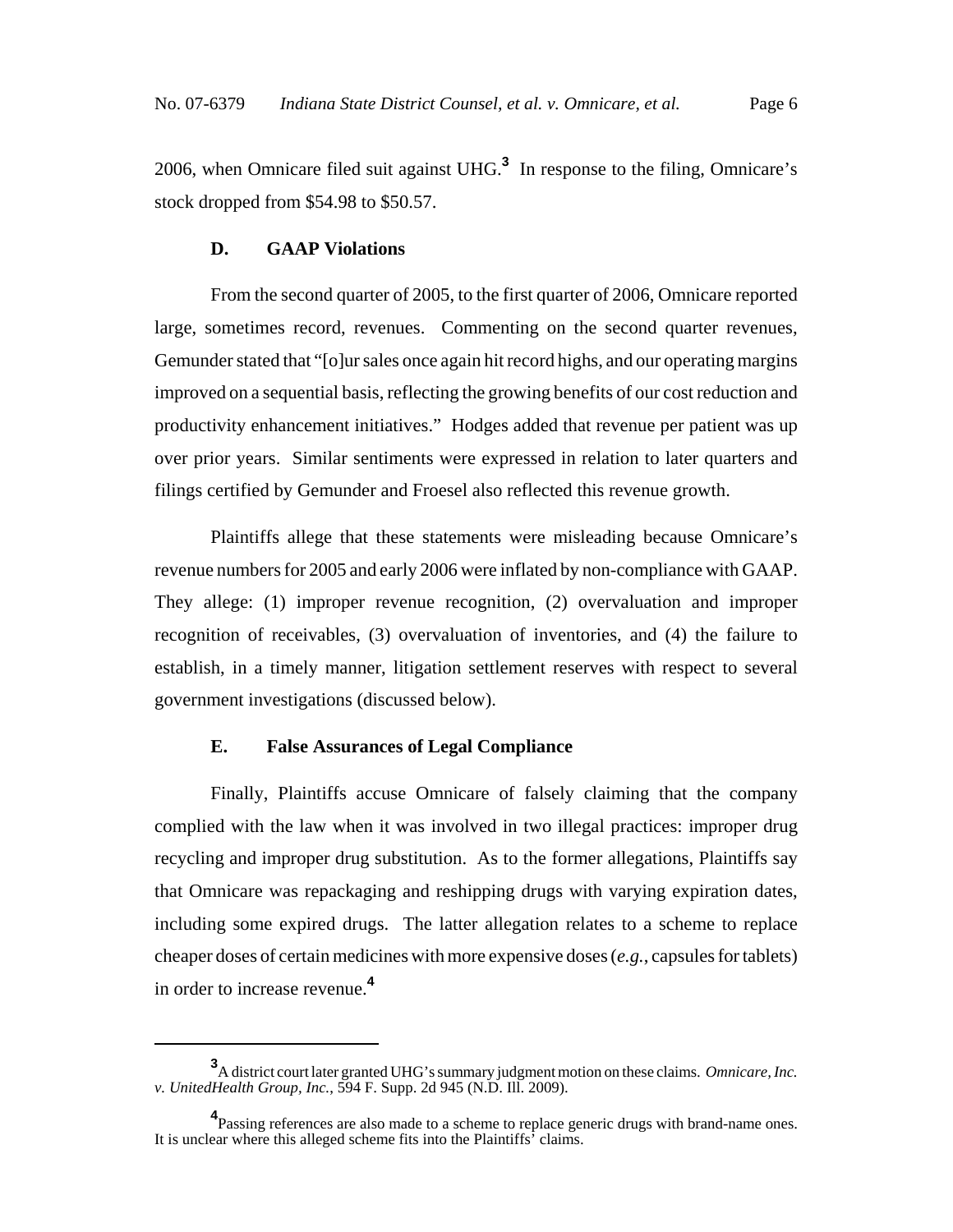In light of these practices, Plaintiffs allege that Omnicare made materially misleading statements on a number of occasions when it assured the public that it was complying with the law. For example, a November 7, 2005, a press release explained that "Omnicare's policy is to comply with all applicable federal and state laws and regulations. To the best of our knowledge, our purchases of pharmaceuticals comply with all applicable laws and regulations and are consistent with Omnicare's goal of providing appropriate pharmaceutical care cost-effectively for the seniors we serve." Similar statements were allegedly made in January and February 2006.

In January 2006, several government raids were conducted on Omnicare facilities. By late 2006, two settlements had resulted. The first involved one of Omnicare's Michigan subsidiaries, Specialized Pharmacy, whose president was charged with fraud. This case was settled for \$52.5 million. The second settlement was with the attorney generals of 43 states and involved Omnicare's alleged substitution of dosage forms on several generic drugs (e.g., tablets with capsules). This settlement obligated Omnicare to pay \$49.5 million.

## **F. District Court Ruling**

Finding the FACC insufficient, the district court granted Defendants' motion to dismiss. The court began with the § 10(b) and Rule 10b-5 claims, dismissing the Part D statements and the GAAP violations for a failure to plead loss causation. Turning to the statements regarding legal compliance, the court noted that loss causation might also be lacking, but dismissed the action on other grounds. First, it held that any statements concerning legality of a company's actions were "soft" statements, for which disclosure was not required. Second, the court discounted the value of the confidential witness testimony in the complaint and held that no strong inference of scienter existed.

With respect to the UHG contract dispute, the Court found that the Laborers Council, the lead plaintiff, had sold its securities before the relevant disclosure and therefore lacked standing. The district court also denied a motion to intervene by Alaska Electrical Pension Fund (a party ostensibly possessing standing), holding that a further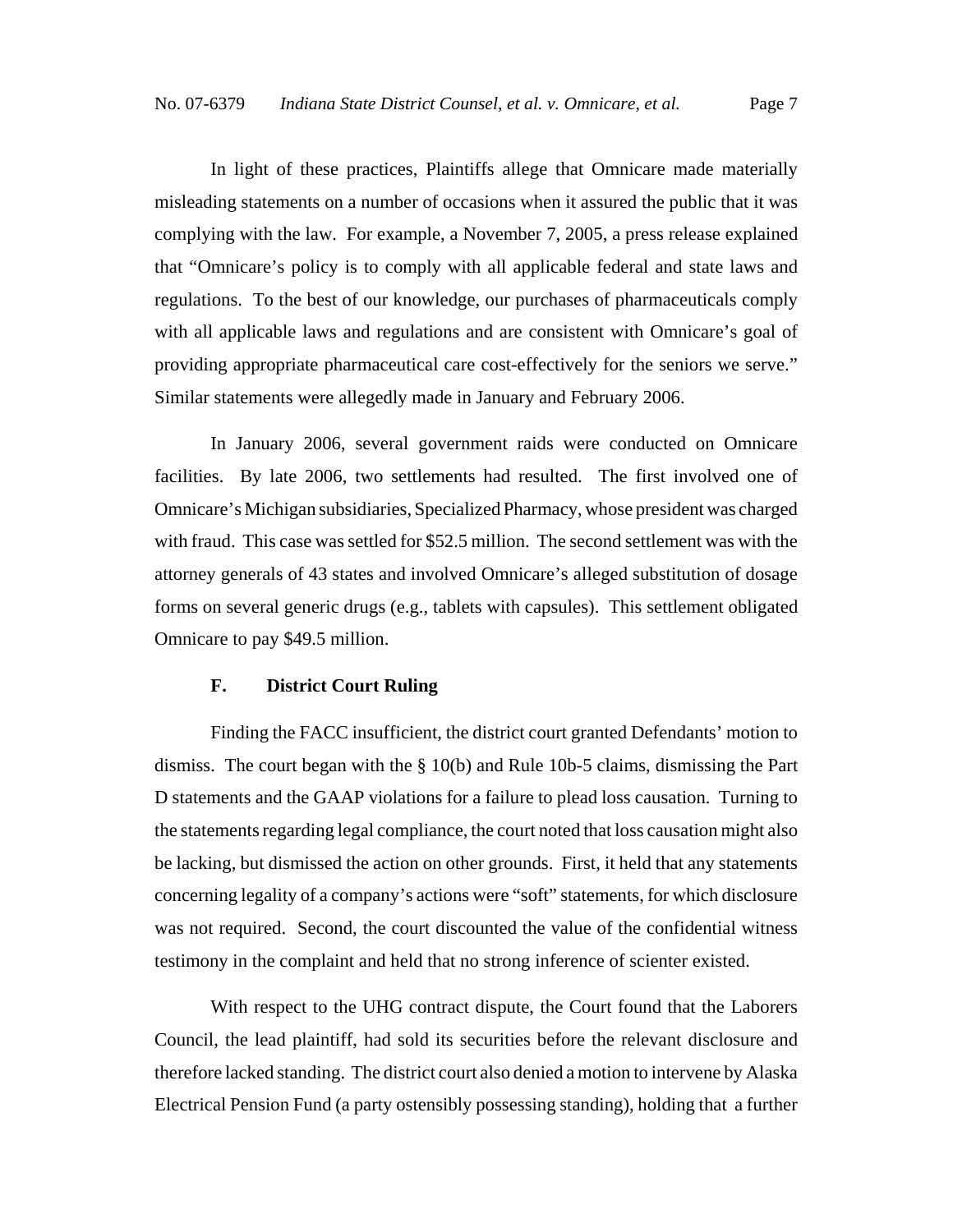amendment was barred by the PSLRA and, alternatively, concluding that any intervention was futile in light of the lack of scienter.

Next, the district court dismissed Plaintiff's § 11 action. In a footnote, the Court explained: "The Section 11 claim, which also sounds in fraud and is based on the alleged accounting violations, fails on the same grounds [i.e., failure to allege loss causation]."

Having dismissed all claims of primary securities violations, the court rejected application of control-person liability under § 20.

#### **II. STANDARD OF REVIEW**

A district court's grant of a Rule 12(b)(6) motion to dismiss is reviewed de novo. *Zaluski v. United Am. Healthcare Corp.*, 527 F.3d 564, 570 (6th Cir. 2008) (citing *Robert N. Clemens Trust v. Morgan Stanley DW, Inc.*, 485 F.3d 840, 845 (6th Cir. 2007)). All well-pleaded facts in the complaint are accepted as true. *Ley v. Visteon Corp.*, 543 F.3d 801, 805 (6th Cir. 2008). "In addition to the allegations in the complaint, the court may also consider other materials that are integral to the complaint, are public records, or are otherwise appropriate for the taking of judicial notice." *Id.* (quoting *Wyser-Pratte Mgmt. Co. v. Telxon Corp.*, 413 F.3d 553, 560 (6th Cir. 2008)). Further, we may affirm on any supportable ground, even if the district court invoked other grounds for its ruling. *Id.* at 805-06.

#### **III. ANALYSIS**

#### **A. Securities and Exchange Act Claims: 10(b) and Rule 10b-5**

'Section 10(b) of Securities and Exchange Act and Rule 10b-5 prohibit fraudulent, material misstatements in connection with the sale or purchase of a security.' *Zaluski*, 527 F.3d at 570 (quoting *PR Diamonds, Inc. v. Chandler*, 364 F.3d 671, 680-81 (6th Cir. 2004)) (internal quotation marks omitted). A private right of action for violations exists where a plaintiff can demonstrate the following elements: "(1) a material misrepresentation or omission by the defendant; (2) scienter; (3) a connection between the misrepresentation or omission and the purchase or sale of a security;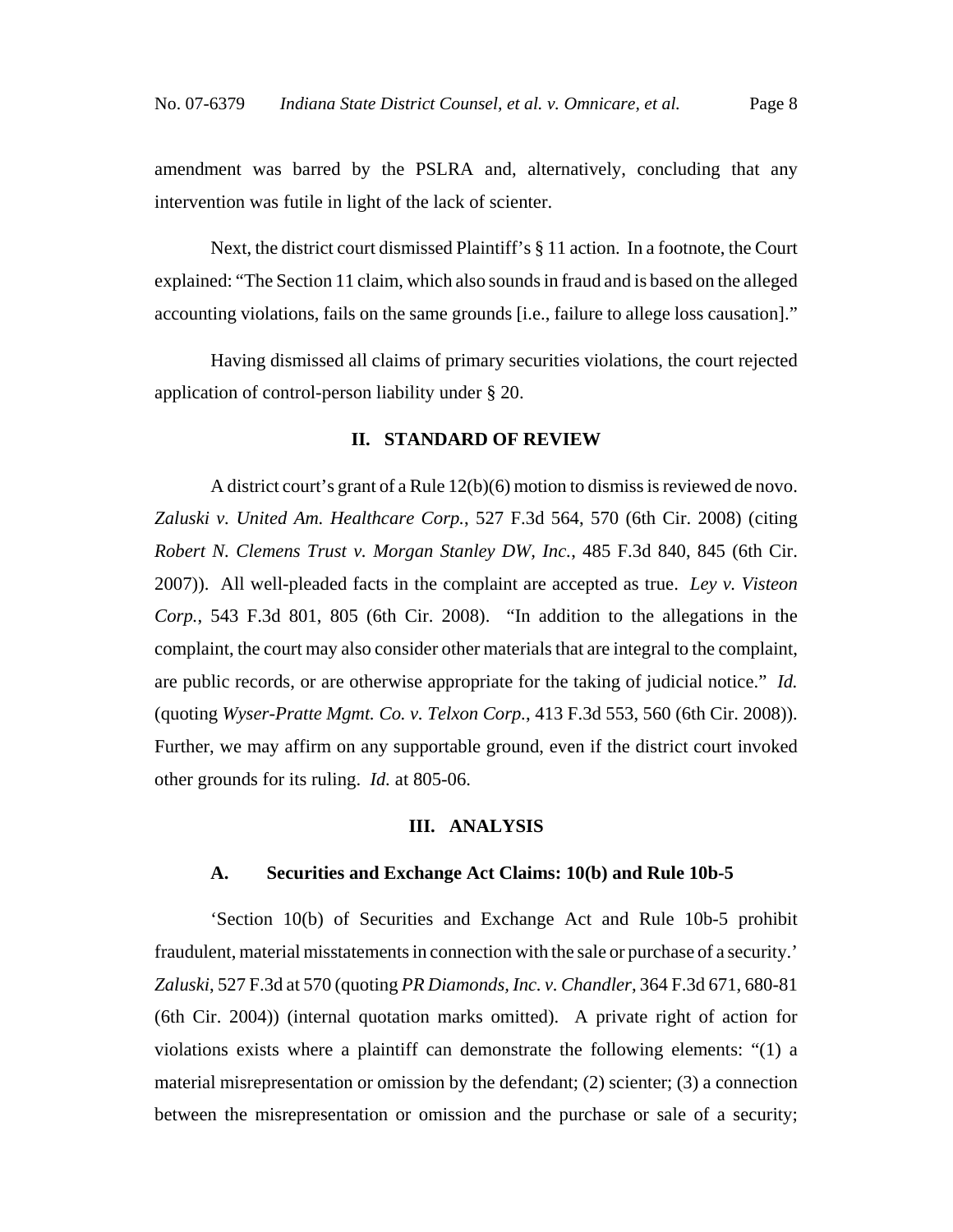(4) reliance upon the misrepresentation or omission; (5) economic loss; and (6) loss causation." *Stoneridge Inv. Partners, LLC v. Scientific-Atlanta*, 128 S. Ct. 761, 768 (2008); *see also Brown v. Earthboard Sports USA, Inc.*, 481 F.3d 901, 917 (6th Cir. 2007).

Because § 10(b) claims sound in fraud, the pleading strictures of Federal Rule of Civil Procedure 9(b) apply. *Frank v. Dana*, 547 F.3d 564, 569-70 (6th Cir. 2008). Thus, the complaint must "'(1) specify the statements that the plaintiff contends were fraudulent, (2) identify the speaker, (3) state where and when the statements were made, and (4) explain why the statements were fraudulent.'" *Id.* at 570 (quoting *Gupta Terra Nitrogen Corp.*, 10 F. Supp. 2d 879, 883 (N.D. Ohio 1998)).

Bolstering this rule of specificity, the PSLRA imposes further pleading requirements. *Id.* (citing *Tellabs, Inc. v. Makor Issues & Rights, Ltd.*, 127 S. Ct. 2499, 2504 (2007)). First, the complaint must "specify each statement alleged to have been misleading" along with "the reason or reasons why the statement is misleading." 15 U.S.C. § 74u-4(b)(1). Second, plaintiffs must "state with particularity facts giving rise to a strong inference that the defendant acted with the required state of mind." 15 U.S.C. § 78u-4(b)(2). *See Frank*, 547 F.3d at 570.

## **1. UHG Dispute**

In order to recover under § 10(b) and Rule 10b-5, a plaintiff must show both an omission or misstatement and its materiality. *Zaluski*, 527 F.3d at 571. Materiality can be established by proof of a "substantial likelihood that the disclosure of the omitted fact would have been viewed by the reasonable investor as having significantly altered the 'total mix' of information made available." *Id.* (quoting *Basic Inc. v. Levinson*, 485 U.S. 224, 240 (1988)). When a company chooses to speak, it must "provide complete and non-misleading information." *Rubin v. Schottenstein, Zox & Dunn*, 143 F.3d 263, 268 (6th Cir. 1998). However, liability does not attach to mere corporate puffery or statements of corporate optimism. *In re Ford Motor Co. Sec. Litig.*, 381 F.3d 563, 570 (6th Cir. 2004). Further, a safe-harbor "excuses liability for defendants' projections, statements of plans and objectives, and estimates of future economic performance."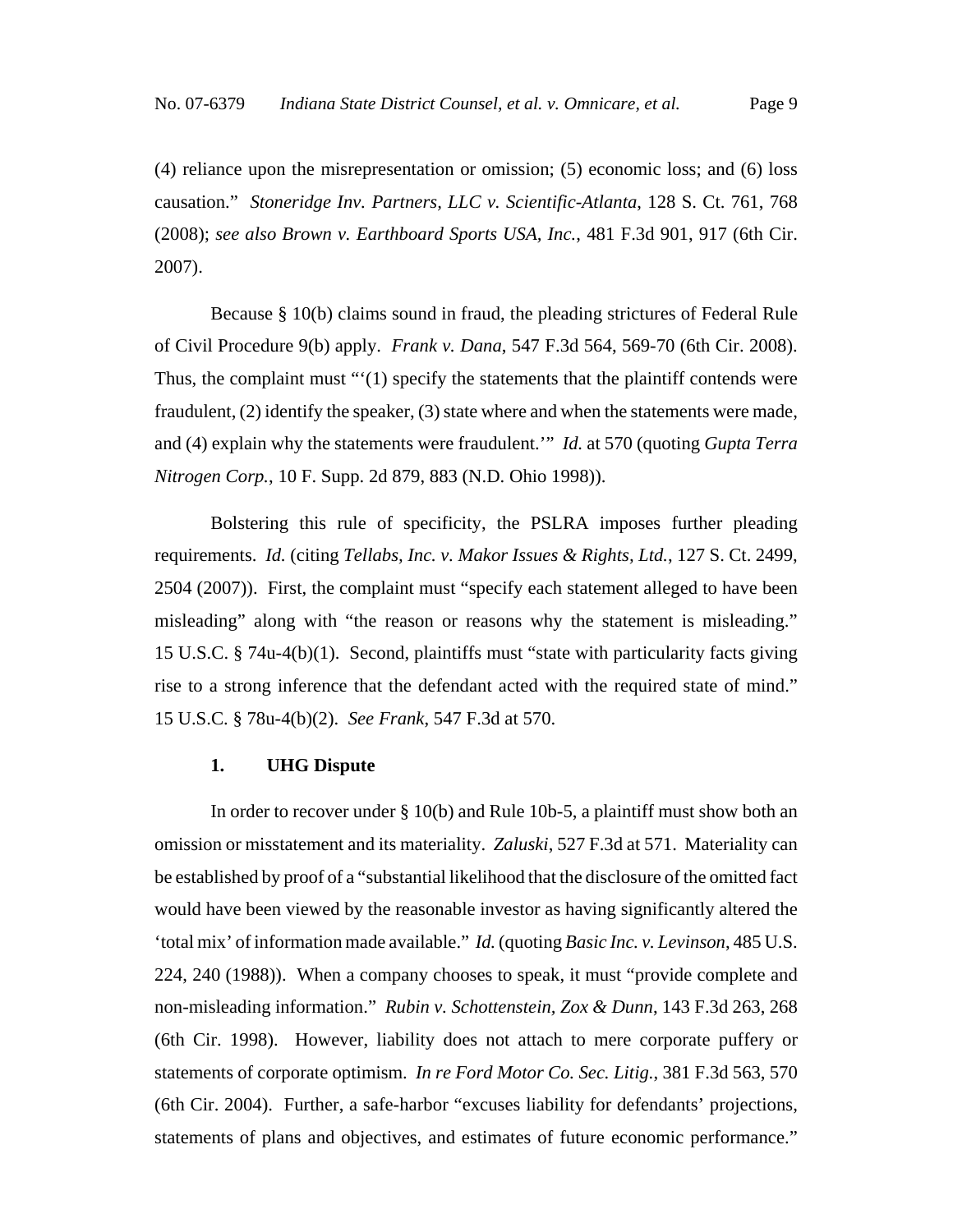*Helwig v. Vencor, Inc.*, 251 F.3d 540, 547-48 (6th Cir. 2001) (en banc) (citing 15 U.S.C.  $§$  78u-5(i)(1)). This protection is overcome only "if the statement was material; if defendants had actual knowledge that it was false or misleading; and if the statement was not identified as 'forward-looking' or lacked meaningful cautionary statements." *Id.* at 548 (citing 15 U.S.C. § 78u-5(c)(1)).

With regard to the UHG dispute, Plaintiffs do not explain why, as a general matter, Omnicare had a duty to disclose its contractual dispute with UHG any earlier than it did. Rather, Plaintiffs focus on a statement made by Gemunder on two occasions: "Omnicare's revenue and earnings growth outlook remains positive given our strong underlying fundamentals and our proven growth strategy." According to Plaintiffs, this predictive statement was misleading absent disclosure of the contract dispute.

The problem with this argument, however, is that Gemunder's comments are forward-looking statements entitled to safe-harbor protection. Indeed, not only does the statement itself call attention to its predictive character ("growth outlook") but even the complaint identifies it as "a positive outlook on future revenue." Further, to the extent that the reference to the outlook "remaining" positive implies some present circumstances, that is not enough to take this statement out of the safe harbor. *See Miller v. Champion Enterprises Inc.*, 346 F.3d 660, 676-77 (6th Cir. 2003) (relying on 15 U.S.C.  $\S 78u-5(i)(1)(D)$  and finding reference to use of term "continuation" in phrase "continuation of outstanding earnings growth" did not transform an otherwise forwardlooking prediction into an unprotected mixed statement).

Even putting that exception aside, Gemunder's statements cannot be deemed material. Courts have consistently found immaterial "a certain kind of rosy affirmation commonly heard from corporate managers and numbingly familiar to the marketplace loosely optimistic statements that are so vague, so lacking in specificity, or so clearly constituting the opinions of the speaker, that no reasonable investor could find them important. . . ." *In re Ford Motor Co. Sec. Litig., Class Action*, 381 F.3d 563, 570-71 (6th Cir. 2004) (quoting *Shaw v. Digital Equip. Corp.*, 82 F.3d 1194, 1217 (1st Cir. 1996)). Gemunder's comments fall squarely within this realm of corporate puffery, as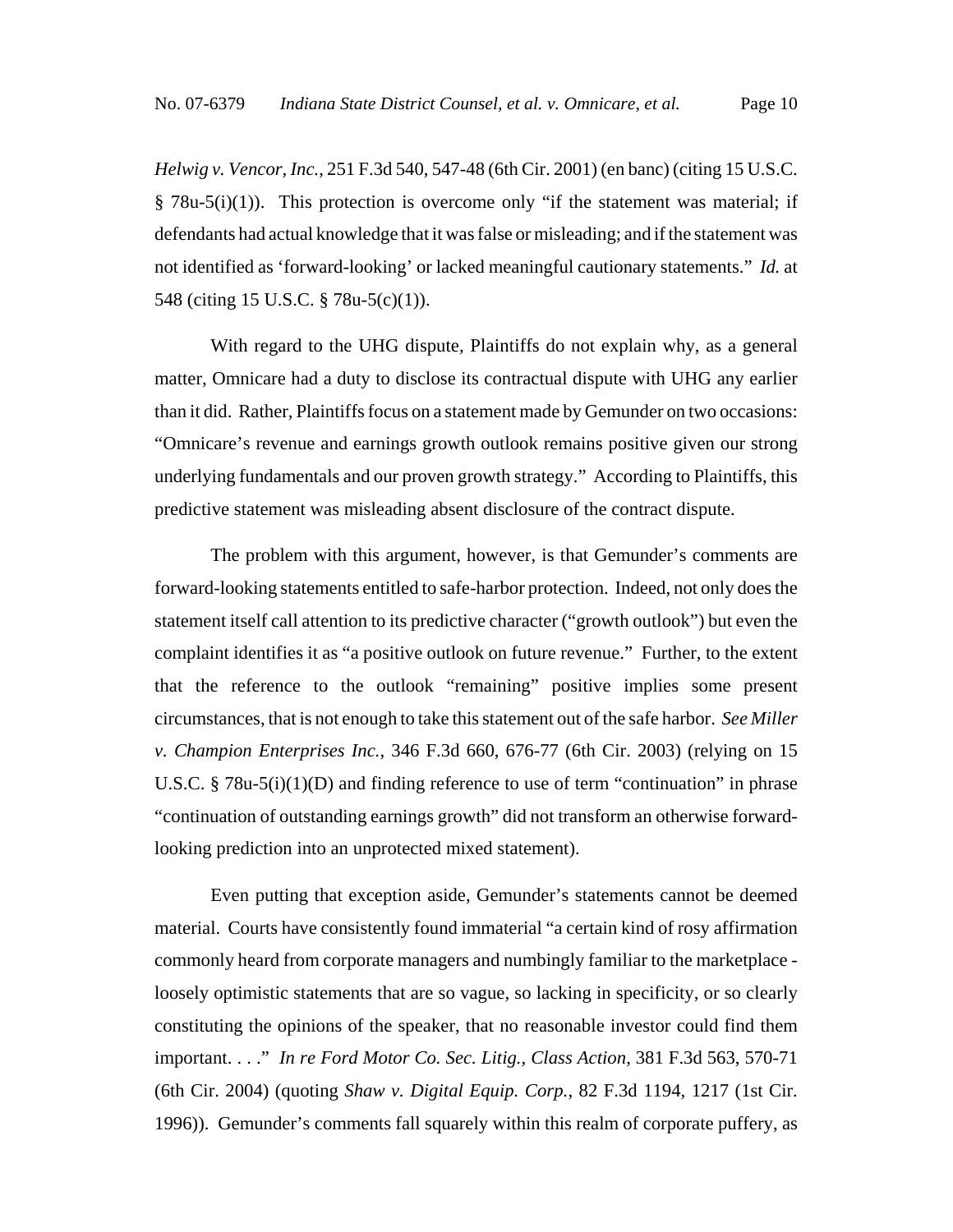they do nothing more than vaguely predict positive future results, a claim so banal and ubiquitous that it cannot engender reliance by reasonable investors. *See San Leandro Emergency Med. Group Profit Sharing Plan v. Philip Morris Cos.*, 75 F.3d 801, 811 (2d Cir. 1996) (statements of optimism about earnings and claim predicting "income growth consistent with . . . historically superior performance" were "puffery").

Therefore, we find that the complaint fails to allege a material misstatement or omission.**<sup>5</sup>**

#### **2. Part D Implementation**

Plaintiffs allege that Gemunder's statements and predictions concerning Omnicare's transition to Part D were misleading in light of Omnicare's allegedly insufficient and untimely training as well as the difficulties encountered in implementation. The district court dismissed this claim, finding that loss causation had not been adequately pled. We agree with that assessment.

In a securities action, the plaintiff bears the burden of proving loss causation, 15 U.S.C. § 78u-4(b)(4), as well as pleading it. *See Dura Pharmaceuticals, Inc. v. Broudo*, 544 U.S. 336, 346-48 (2005). "Loss causation requires 'a causal connection between the material misrepresentation and the loss.'" *Brown*, 481 F.3d at 920 (quoting *Dura*, 544 U.S. at 342). Price inflation alone is insufficient; rather, a plaintiff must show that an economic loss occurred after the truth behind the misrepresentation or omission became known to the market. *See Dura*, 544 U.S. at 346-47.

Assuming that Gemunder's statements are otherwise actionable, loss causation is thoroughly lacking in this case. Although a number of allegations relate to Omnicare's alleged Part D shortcomings, none explain how the statements were revealed to be false and thereby caused a drop in the stock price. Indeed, the sole "loss causation" allegation identified by the Plaintiffs is a fragment of a sentence imbedded in the complaint's block quote of an article from *TheStreet.com*. The entire sentence reads:

**<sup>5</sup>** Since Alaska Electrical's claims would fail for the same reason, we also affirm the denial of the motion to intervene.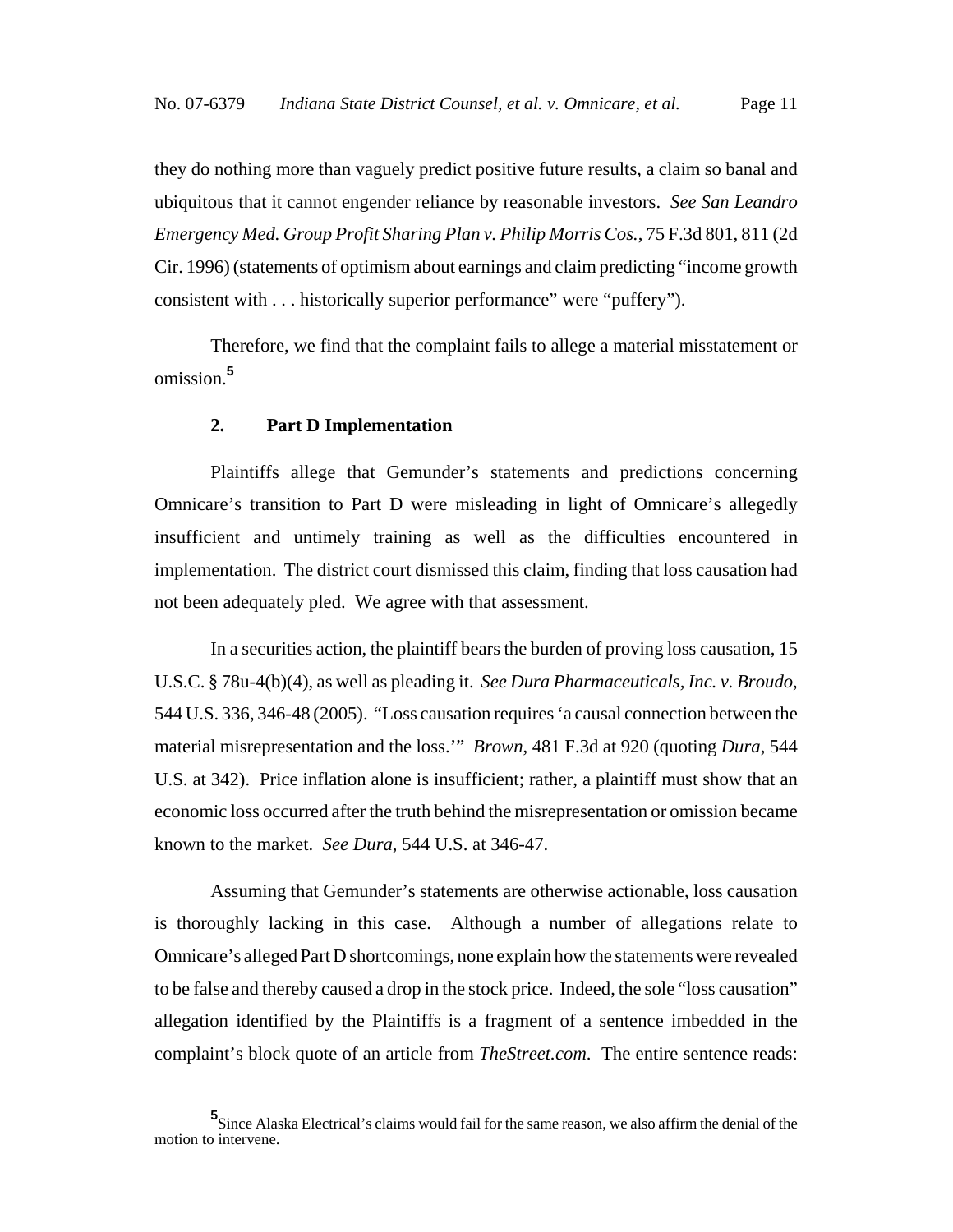"The institutional pharmacy [Omnicare] has found itself caught up in two government probes *even as it struggles to overcome major glitches associated with the new Medicare Part D drug coverage program.*" (emphasis added). Tellingly, this quote does not appear in the section of the complaint dealing with Part D, but rather in a discussion of loss causation relating to various government raids. Further, the complaint fails to explain why this minor problem, as opposed to the raids, caused the ensuing decline in stock value. *See Dura*, 544 U.S. at 343 ("To 'touch upon' a loss is not to *cause* a loss, and it is the latter that the law requires."); *Tricontinental Indus., Ltd. v. PricewaterhouseCoopers, LLP*, 475 F.3d 824, 842 (7th Cir. 2007) ("To plead loss causation, the plaintiff must allege that it was the very facts about which the defendant lied which caused its injuries."). Quite to the contrary, the complaint expressly attributes the decline in share price to the confluence of governmental probes, not the news of Part D difficulties. As a result, we cannot conclude that loss causation has been adequately pled with respect to the implementation of Part D.

# **3. GAAP Violations**

Plaintiffs have also failed to plead loss causation under § 10(b) regarding Omnicare's alleged misstatements premised on non-compliance with GAAP. Although Plaintiffs list numerous alleged violations of GAAP rules, the complaint nowhere suggests how or when any of these alleged accounting improprieties were disclosed. Rather, Plaintiffs argue that they were implicitly disclosed because Omnicare's allegedly illegal conduct (drug recycling, etc.) translated into accounting violations. Thus, when news of the government raids appeared, the accounting statements were thrown into question by extension. This causation theory, however, rests entirely on speculation and is substantially undercut both by the lack of any financial restatements on Omnicare's part and by the willingness of third-party auditors to continue to certify Omnicare's GAAP compliance. In short, the complaint does not suggest that the alleged GAAP violations were ever recognized by or revealed to the market. Therefore, loss causation is again lacking.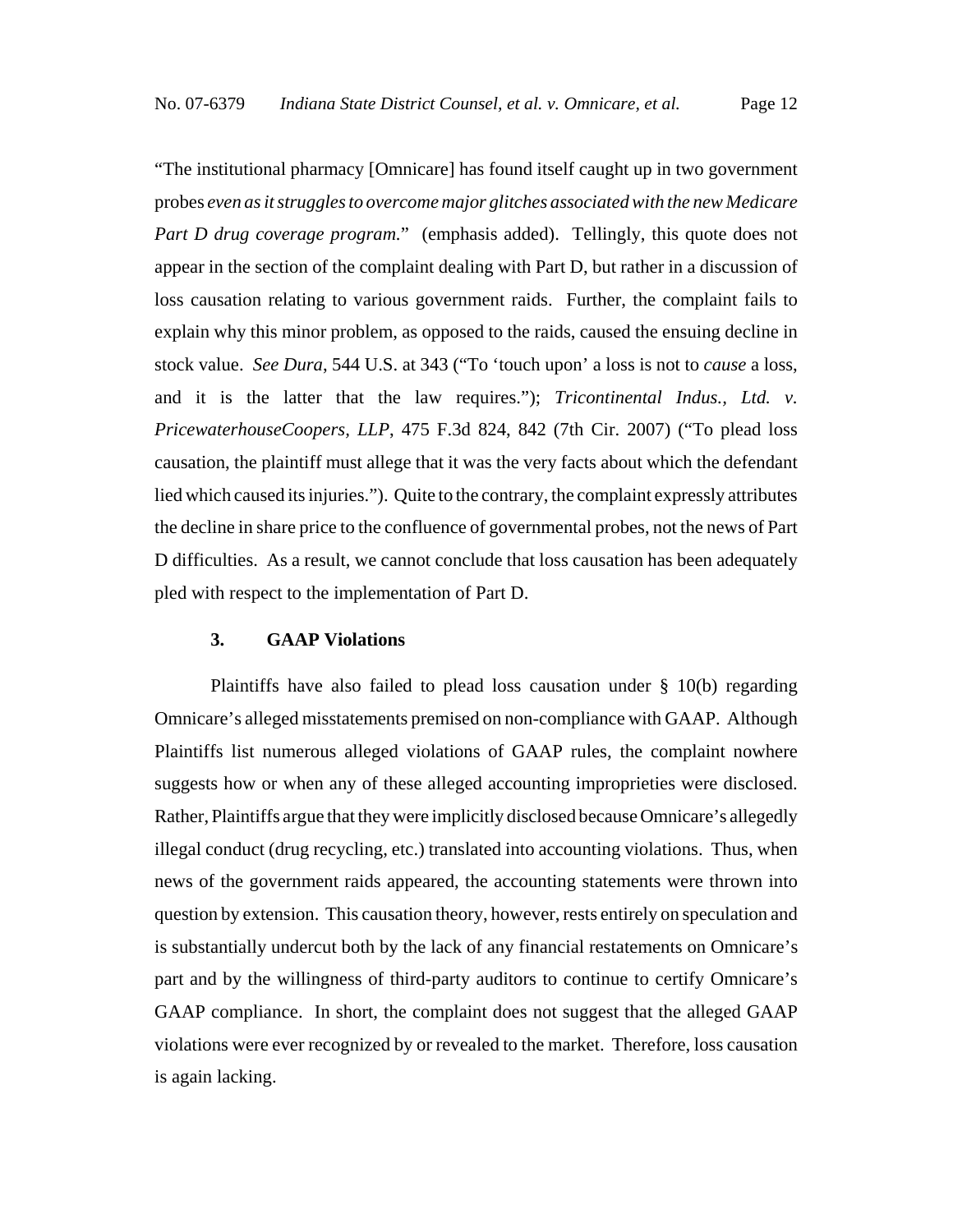#### **4***.* **Legal Compliance**

Finally, Plaintiffs seek recovery based on Omnicare's claims of "legal compliance." Defendants argue that its statements regarding "legal compliance" are not actionable because companies have no duty to opine about the legality of their own actions. As a general matter, that is true. Such information is considered "soft" and, therefore, disclosure is not required. *In re Sofamor Danek Group, Inc.*, 123 F.3d 394, 401-02 (6th Cir. 1997).

But Plaintiffs object to application of this rule because Omnicare did not stay completely silent; instead, it made several general statements that it complied with state law and regulations and had a policy of complying with the law.**<sup>6</sup>** Thus, Plaintiffs argue that liability can be imposed based on these statements and that Omnicare had a duty to disclose its involvement in "illegal" activities. We disagree.

In *Kushner v. Beverly Enterprises, Inc.*, the Eighth Circuit reviewed a case very similar to this: a company made a general assertion that it complied with Medicare regulations but was later embroiled in a large Medicare fraud investigation. 317 F.3d 820, 824-25, 830-31 (8th Cir. 2008). Relying on this Court's decisions in *Sofamor Danek* and *Helwig*, the Eighth Circuit assumed that liability could attach to a company's general assertion of legal compliance, but only where the complaint "adequately pleaded that the defendants knew the statements were untruthful." *Id.* at 831. Since no such allegations were made, the pleading was deemed inadequate. *Id.*

This case is no different*.* Although Plaintiffs claim that Omnicare's "legal compliance" claim was made with knowledge of its falsity, few factual allegations support this claim. Indeed, although three confidential witnesses reported various drughandling practices that they considered illegal, only the allegations of CW6 suggest any knowledge on the part of any of the defendants. In particular, CW6 asserted that "Froesel would contact Regional CFOs twice each quarter to implement the therapeutic

**<sup>6</sup>** The bulk of these statements come from newspaper articles. We assume, without deciding, that these statements can be sufficiently attributed to Omnicare. *See Raab v. Gen. Physics Corp.*, 4 F.3d 286, 288-89 (4th Cir. 1993).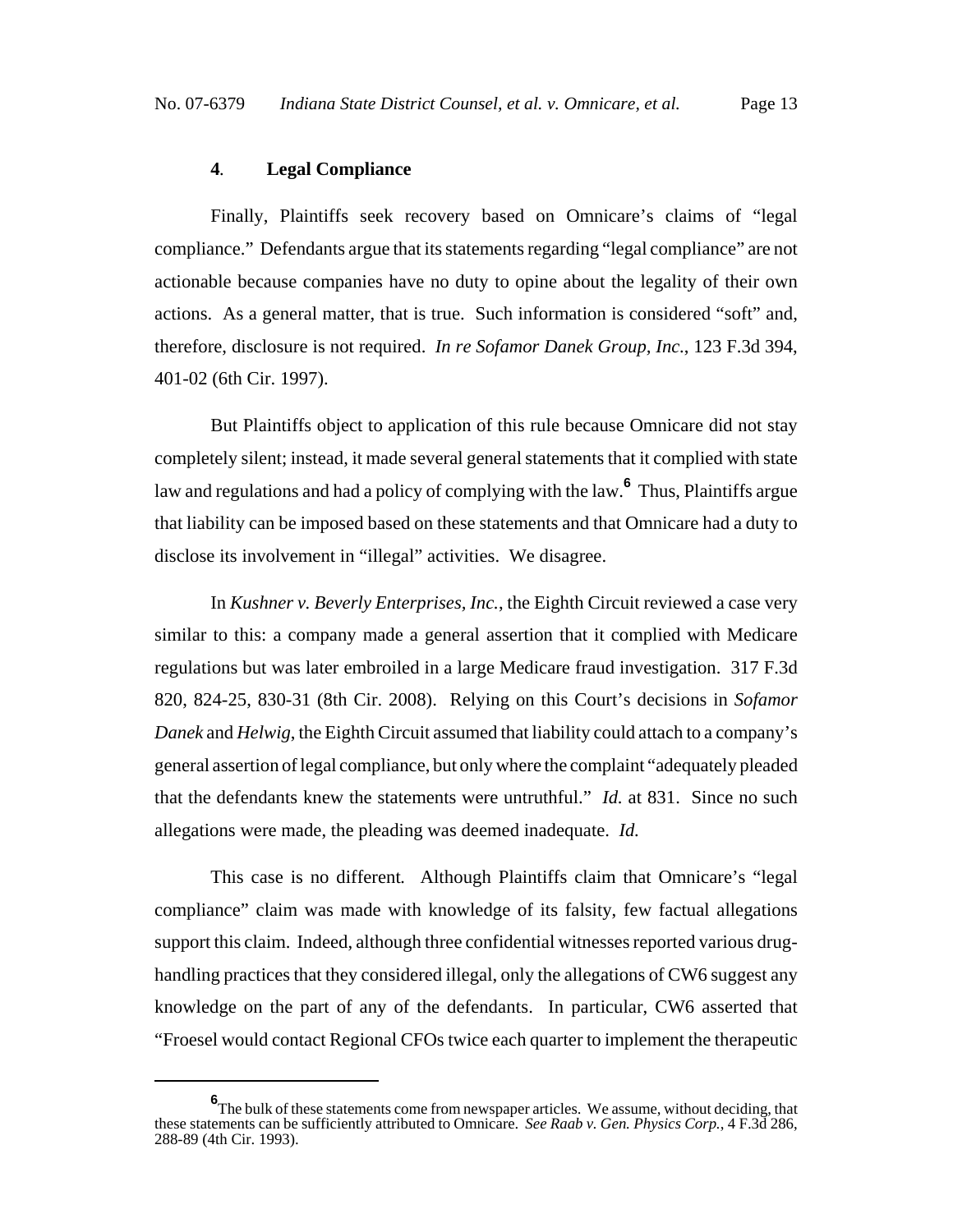interchange program where the more expensive branded drugs were substituted for the cheaper and less profitable . . . ." But this does little to aid the Plaintiffs. First, no information is given regarding CW6 except the title of his position. As a result, any inferences drawn from his accusations must be steeply discounted. *Ley*, 543 F.3d at 811. Second, the allegations of illegality in this case relate to drug recycling and an alleged scheme to change forms of dosages (e.g., capsules for tablets), not branded drugs being substituted for generic drugs.<sup>7</sup> Hence, there is a disconnect between what Froesel allegedly knew (branded-for-generic drugs) and what was allegedly revealed to the market (dosage substitutions and recycling). Further, even if this statement did involve drug recycling or dosage substitution, it still fails to show falsity because no allegations establish when the defendants were aware of the wrongdoing or, for that matter, when the wrongdoing was occurring. Thus, as in *Kushner*, the complaint fails specifically to allege that defendants knew their statements of "legal compliance" were false when made.

Nor did Omnicare have a duty to disclose its "illegal" operations based on its "legal compliance" claim. In *Zaluski*, we dealt with a statement claiming not legal compliance, but rather that the company "complied with provisions" of a contract. *Zaluski*, 527 F.3d at 568. The defendant in that case (the parent company of Omnicare) had a contract with the state of Tennesse, prohibiting payments to Tennessee officers or employees; violations could result in fines or the termination of the entire contract. Despite these potential consequences, the defendant made a large number of monthly payments to a Tennessee senator. When the scheme began to unravel, the defendants issued a press release claiming that the payments were made for out-of-state consulting. *Id.* at 567-70.

We found that the press release in *Zaluski* was "an affirmative misleading statement," but nevertheless held that Omnicare did not have to disclose that the payments constituted a breach of contract:

**<sup>7</sup>** CW6 does state that "Omnicare made the switches [from tablets to capsules of Ranitidine] . . . simply to charge a higher price." Nothing, however, suggests who at Omnicare knew of this policy, when they knew, or even when it was in effect.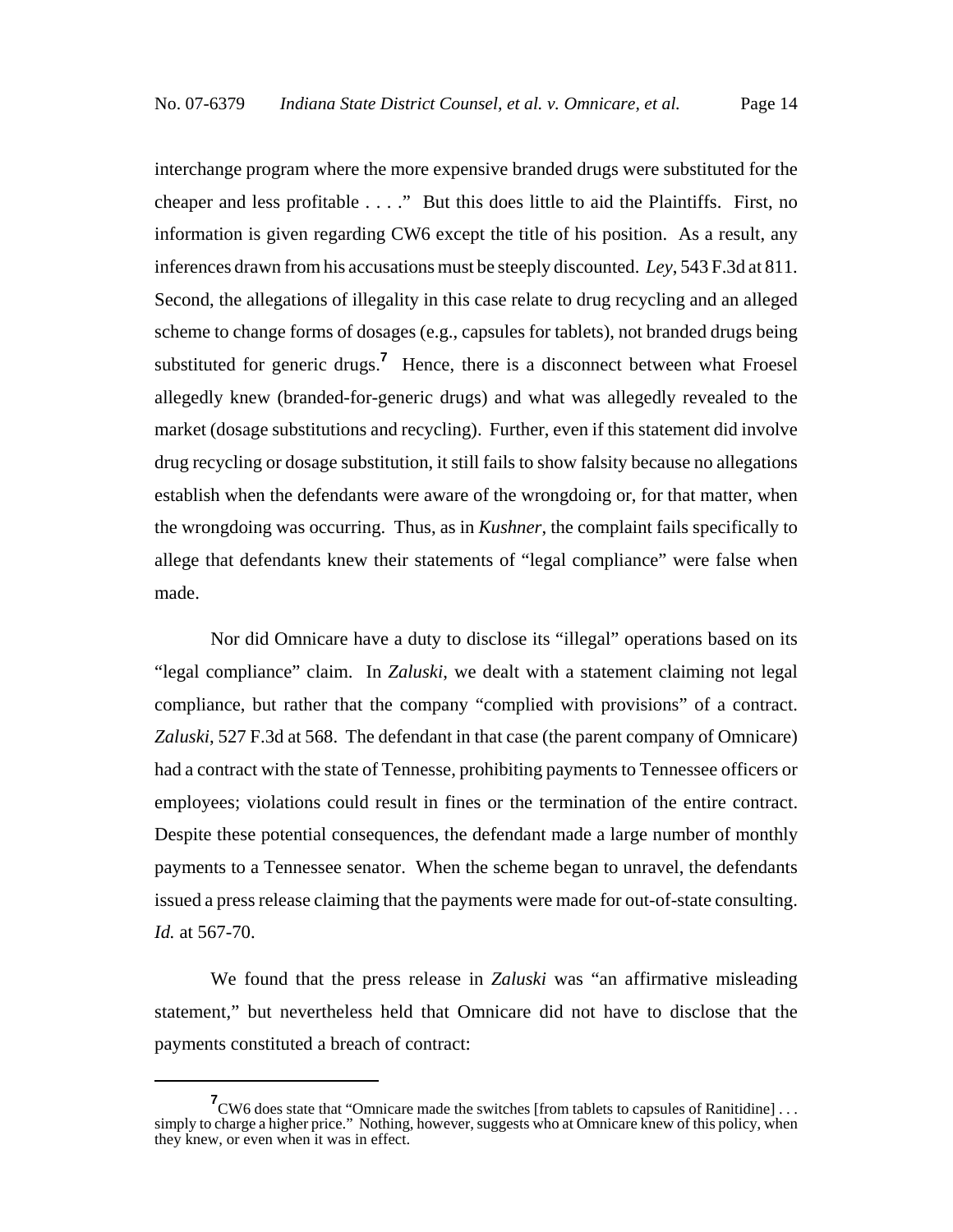The April 15 press release . . . is an affirmative misleading statement .... However, Plaintiffs do not allege simply that the payment was made, but that the making of the payment created a voidable contract or the possibility of fines and sanctions by the State of Tennessee. Thus, Plaintiff's allegation refers to the consequences of the payment, not the payment itself. . . . These consequences are the type of predictions and soft information that do not give rise to a duty of disclosure.

*Id.* at 575-76.

We also noted in *Zaluski* that the statements regarding the contract, though misleading, did not require further disclosures:

In *City of Monroe*, once the company chose to speak regarding an objective fact, it was required to qualify that representation with known information undermining (or seemingly undermining) the claim. This objective fact did not turn on decisions made by external parties, such as whether to fine the company for violations of safety standards, but on a statement that was directly in conflict with data in the company's possession. In *City of Monroe*, the defendants issued a statement that 'the objective data clearly reinforces our belief that these are highquality, safe tires'; the defendants in fact had data that indicated the opposite. In contrast, the complained-of omission in this case is that payments made to [the Senator] could have resulted in Tennessee's decision to void the contract or fine the company. There is no evidence that [defendant] believed either of these actions to be forthcoming.

*Id.* at 576.

The *Zaluski* misrepresentation was that the payments to the Senator were for outof-state work; in other words, the payments to the Senator complied with the contract. Here, Omnicare said even less, merely making a generic claim that they complied with the law without providing *any* specifics and generally refusing to discuss the case. As such, additional disclosures of potential legal findings and consequences would be even less justified here than in *Zaluski.* Further, as in *Zaluski*, the materiality of the alleged omission derives solely from predictions regarding the actions of third parties, particularly whether fines or other sanctions would be brought based on findings of regulatory violations. This information is "soft," and no disclosure is required despite the generalized claim of "legal compliance."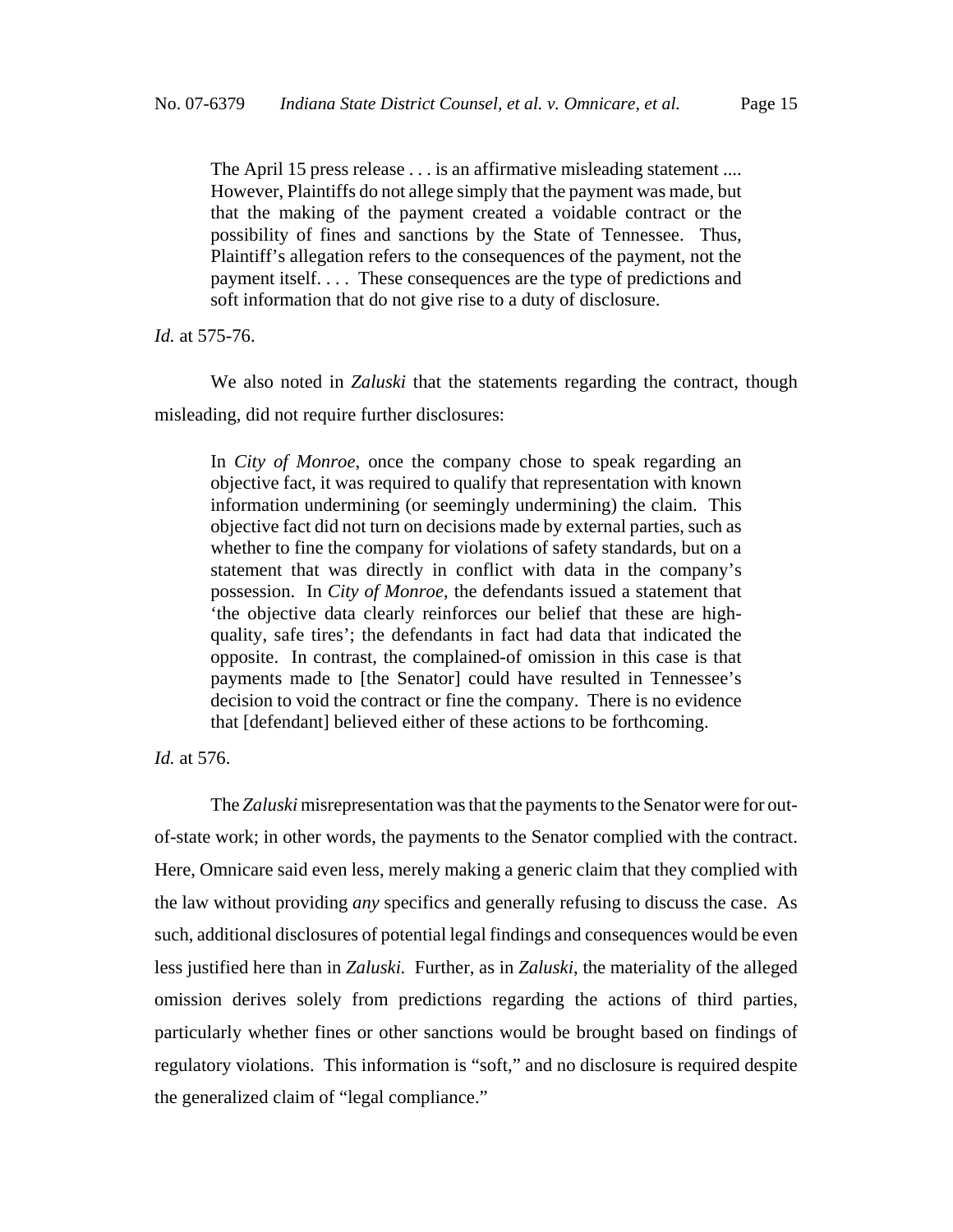In sum, the complaint does not sufficiently establish that defendants actually knew that the "legal compliance" statements were false when made. Nor did the generic claim of lawfulness, in the absence of any specifics, require the disclosure of the allegedly "illegal" activities. Therefore, we find that the district court properly dismissed this claim as well.

## **B. Securities and Exchange Act Claim: § 20**

Plaintiffs also allege that the defendant officers (Gemunder, Froesel, and Hodges) are liable under § 20 of the Securities and Exchange Act , 15 U.S.C. § 78t(a). When a primary violation of securities law is shown, that provision imposes joint and several liability on "controlling persons." However, as discussed above, the district court properly dismissed the Plaintiffs' claims under § 10(b) and Rule 10b-5. Therefore, dismissal of control person liability under § 20 was also proper.**<sup>8</sup>**

# **C. Securities Act Claim: § 11**

The complaint also alleges a violation of § 11 of the Securities Act of 1933 based on Omnicare's alleged GAAP abuses. The district court dismissed this claim on the same grounds as the Securities and Exchange Act claims, namely a lack of loss causation. Loss causation, however, is not an element of a  $\S 11$  claim, but an affirmative defense to it. *See* 15 U.S.C. § 77*l*(b). Thus, the district court erred in dismissing this claim on that ground.

Recognizing this problem, Omnicare re-characterizes the lower court's opinion, suggesting that the district judge found the affirmative defense on the face of the complaint. Nothing in the opinion's brief footnote on § 11 supports this position.

Defendants also urge us to affirm on a different ground: that the § 11 claims fail to allege the underlying GAAP violations with the specificity required by Rule 9(b). We agree with Defendants that, since the GAAP violations sound in fraud, Rule 9(b) must

**<sup>8</sup>** As discussed below, Plaintiffs' claim under § 11 may survive. However, control person liability for violations of the Securities Act of 1933 is imposed under § 15 of that Act, not § 20 of the Securities and Exchange Act of 1934.